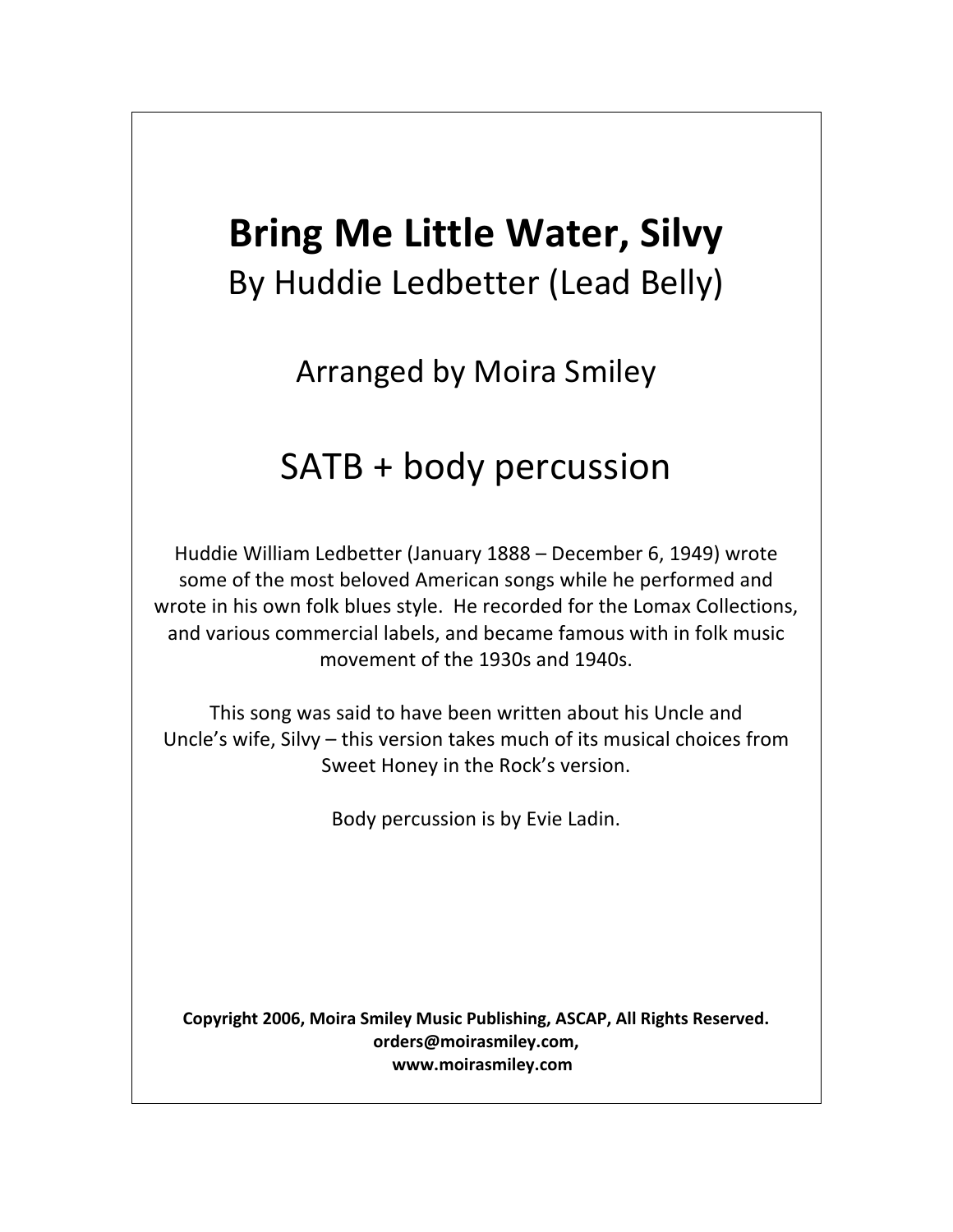## Bring Me LittleWater, Silvy

Body Percussion by Evie Ladin